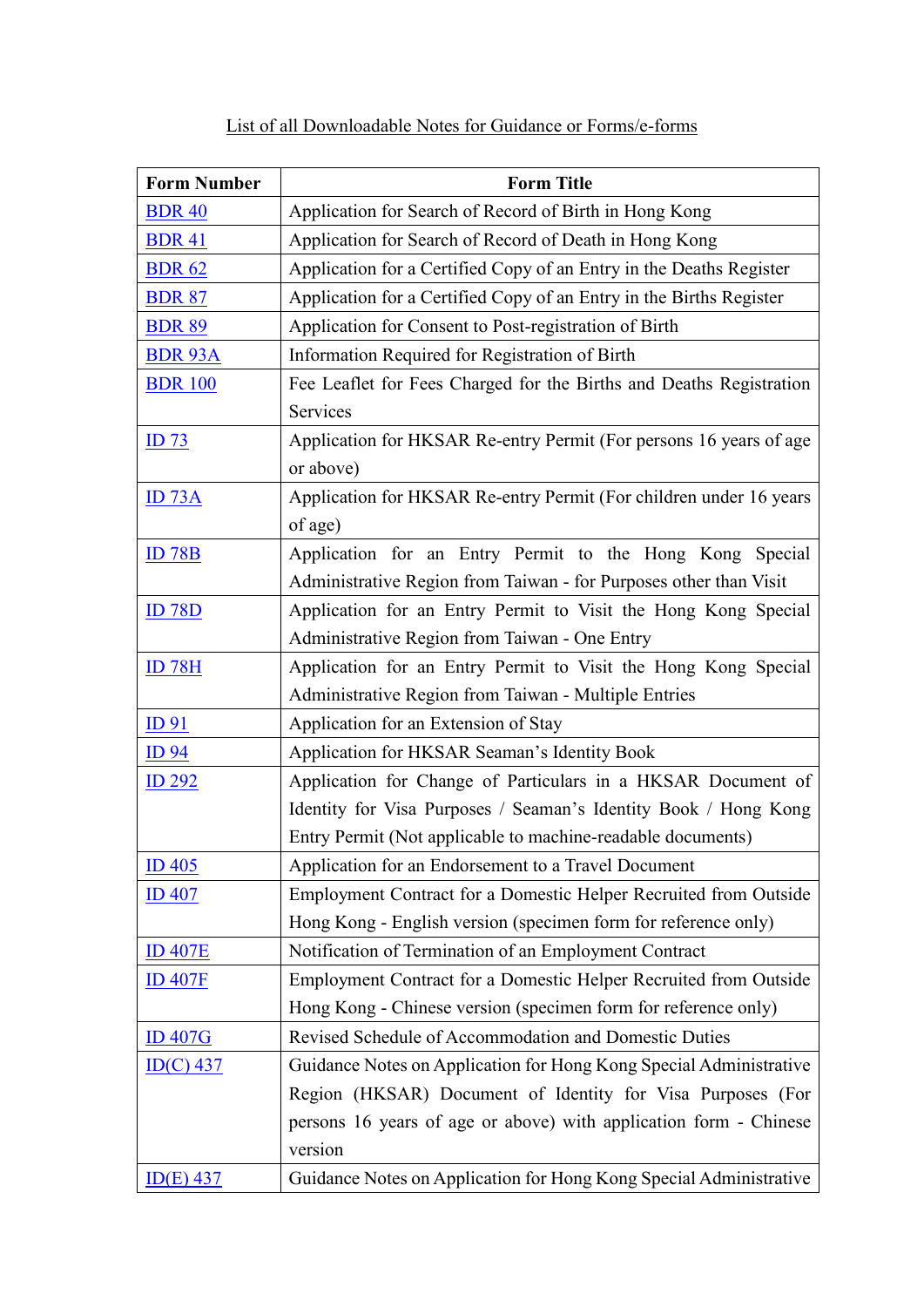|                          | Region (HKSAR) Document of Identity for Visa Purposes (For              |
|--------------------------|-------------------------------------------------------------------------|
|                          | persons 16 years of age or above) with application form - English       |
|                          | version                                                                 |
| $\underline{ID(C)}$ 437A | Guidance Notes on Application for Hong Kong Special Administrative      |
|                          | Region (HKSAR) Document of Identity for Visa Purposes (For              |
|                          | children under 16 years of age) with application form - Chinese version |
| $ID(E)$ 437A             | Guidance Notes on Application for Hong Kong Special Administrative      |
|                          | Region (HKSAR) Document of Identity for Visa Purposes (For              |
|                          | children under 16 years of age) with application form - English version |
| <b>ID 481A</b>           | Declaration of Sponsor (to be completed by the sponsor)                 |
| $ID$ 481 $B$             | Declaration of Dependant Applicant (to be completed by the applicant)   |
| ID 520                   | Statement of Sponsor's / Applicant's Family Background                  |
| ID 641                   | Form for Countersignature (in connection with an application for a      |
|                          | <b>HKSAR</b> travel document)                                           |
| ID $645$                 | Details of Previous Hong Kong Travel Document which has been lost       |
|                          | / damaged / defaced / is not available                                  |
| ID 678                   | Authorisation for Collection of Identity Card / Travel Document         |
| <b>ID 678A</b>           | Authorisation for Collection of Hong Kong Multiple Entry Permit         |
| ID 683                   | Application for an Endorsement to a Travel Document (For children       |
|                          | under 11 years of age only)                                             |
| ID 697                   | Application for a Statement of Travel Records                           |
| <u>ID 841</u>            | Application for HKSAR passport (For persons 16 years of age or above    |
|                          | applying in Hong Kong)                                                  |
| ID(C) 841A               | Guidance Notes on Application for Hong Kong Special Administrative      |
|                          | Region (HKSAR) Passport (For persons 16 year of age or above            |
|                          | applying in Hong Kong) - Chinese version                                |
| $ID(E)$ 841A             | Guidance Notes on Application for Hong Kong Special Administrative      |
|                          | Region (HKSAR) Passport (For persons 16 years of age or above           |
|                          | applying in Hong Kong) - English version                                |
| <b>ID 842</b>            | Application for HKSAR passport (For children under 16 years of age      |
|                          | applying in Hong Kong)                                                  |
| ID(C) 842A               | Guidance Notes on Application for Hong Kong Special Administrative      |
|                          | Region (HKSAR) Passport (For children under 16 years of age             |
|                          | applying in Hong Kong) - Chinese version                                |
| ID(E) 842A               | Guidance Notes on Application for Hong Kong Special Administrative      |
|                          | Region (HKSAR) Passport (For children under 16 years of age             |
|                          | applying in Hong Kong) - English version                                |
| ID 843                   | Application for HKSAR passport (For persons 16 years of age or above    |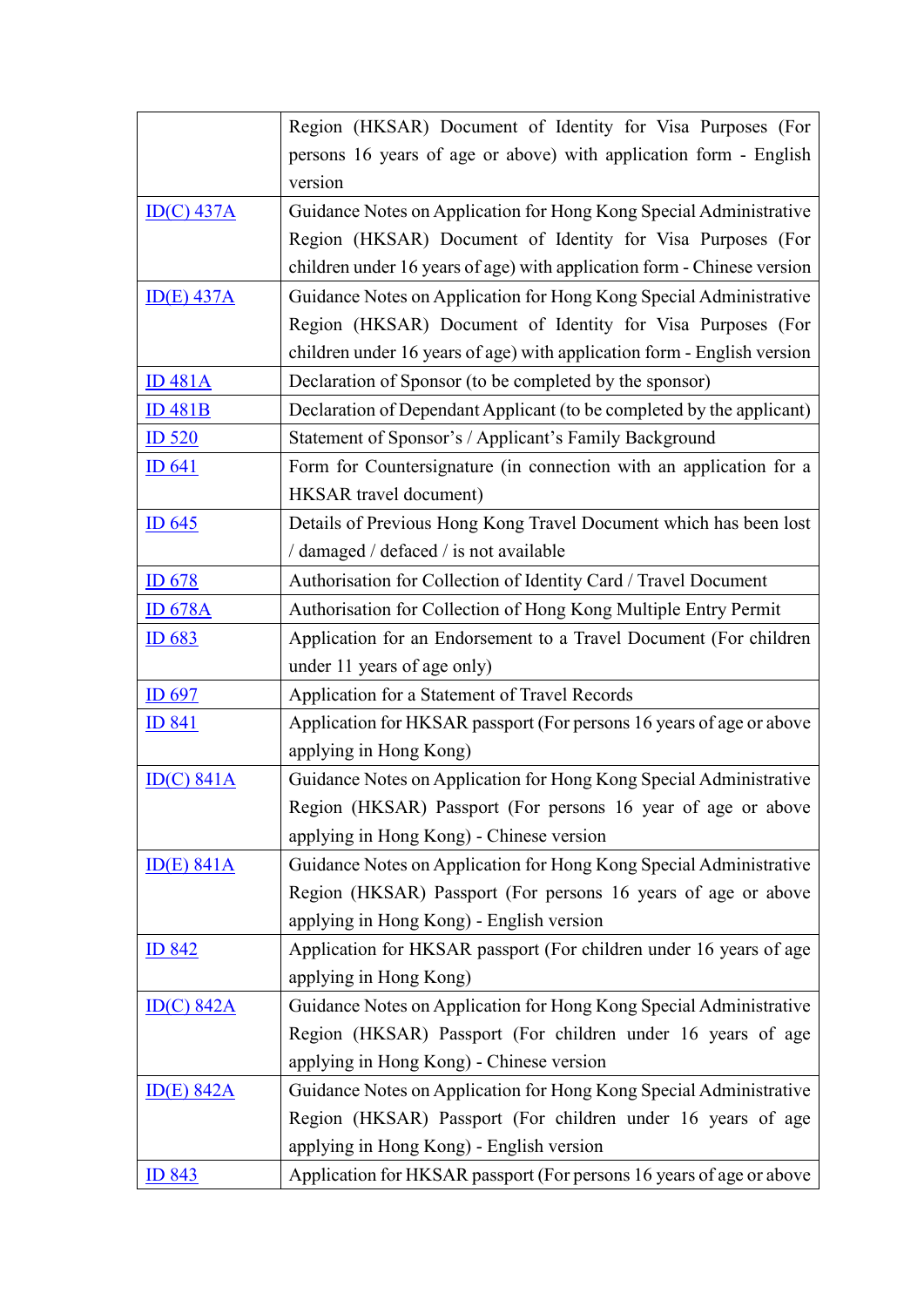|                          | applying outside Hong Kong)                                          |
|--------------------------|----------------------------------------------------------------------|
| $\underline{ID(C)}$ 843A | Guidance Notes on Application for Hong Kong Special Administrative   |
|                          | Region (HKSAR) Passport (For persons 16 years of age or above        |
|                          | applying outside Hong Kong) - Chinese version                        |
| ID(E) 843A               | Guidance Notes on Application for Hong Kong Special Administrative   |
|                          | Region (HKSAR) Passport (For persons 16 years of age or above        |
|                          | applying outside Hong Kong) - English version                        |
| <b>ID 844</b>            | Application for HKSAR passport (For children under 16 years of age   |
|                          | applying outside Hong Kong)                                          |
| ID(C) 844A               | Guidance Notes on Application for Hong Kong Special Administrative   |
|                          | Region (HKSAR) Passport (For children under 16 years of age          |
|                          | applying outside Hong Kong) - Chinese version                        |
| $\underline{ID(E)}$ 844A | Guidance Notes on Application for Hong Kong Special Administrative   |
|                          | Region (HKSAR) Passport (For children under 16 years of age          |
|                          | applying outside Hong Kong) - English version                        |
| <b>ID 845</b>            | Overseas Processing Form for HKSAR passport / and Hong Kong          |
|                          | Permanent Identity Card                                              |
| ID 851                   | Fees Notice - HKSAR Passport (Local Application)                     |
| <u>ID 852</u>            | Fees Notice (For application made outside Hong Kong) HKSAR           |
|                          | Passport                                                             |
| $ID$ 853                 | Fee Payment Form for HKSAR Passport (For applications made           |
|                          | outside Hong Kong)                                                   |
| <u>ID 853A</u>           | Fee Payment Form for Hong Kong Special Administrative Region         |
|                          | Passport to be collected outside Hong Kong                           |
| <b>ID 854</b>            | Application for Amending a Hong Kong Special Administrative          |
|                          | Region passport                                                      |
|                          | Supplementary Information for HKSAR Passport Application [For        |
|                          | applicants born outside the Chinese territory (including Hong Kong)] |
| ID 855                   | Overseas Processing Form for HKSAR Document of Identity for Visa     |
|                          | Purposes / Seaman's Identity Book                                    |
| <b>ID 855A</b>           | Guidance Notes - For application made outside HKSAR (HKSAR           |
|                          | Document of Identity for Visa Purposes / Seaman's Identity Book)     |
| $ID$ 856                 | Fee Payment Form for HKSAR Document of Identity for Visa             |
|                          | Purposes / Seaman's Identity Book (For applications made outside     |
|                          | Hong Kong)                                                           |
| ID 869                   | Application for Declaration of Change of Nationality (For persons    |
|                          | aged 18 or over)                                                     |
| <b>ID 869A</b>           | A Guide for Applicants - Declaration of Change of Nationality        |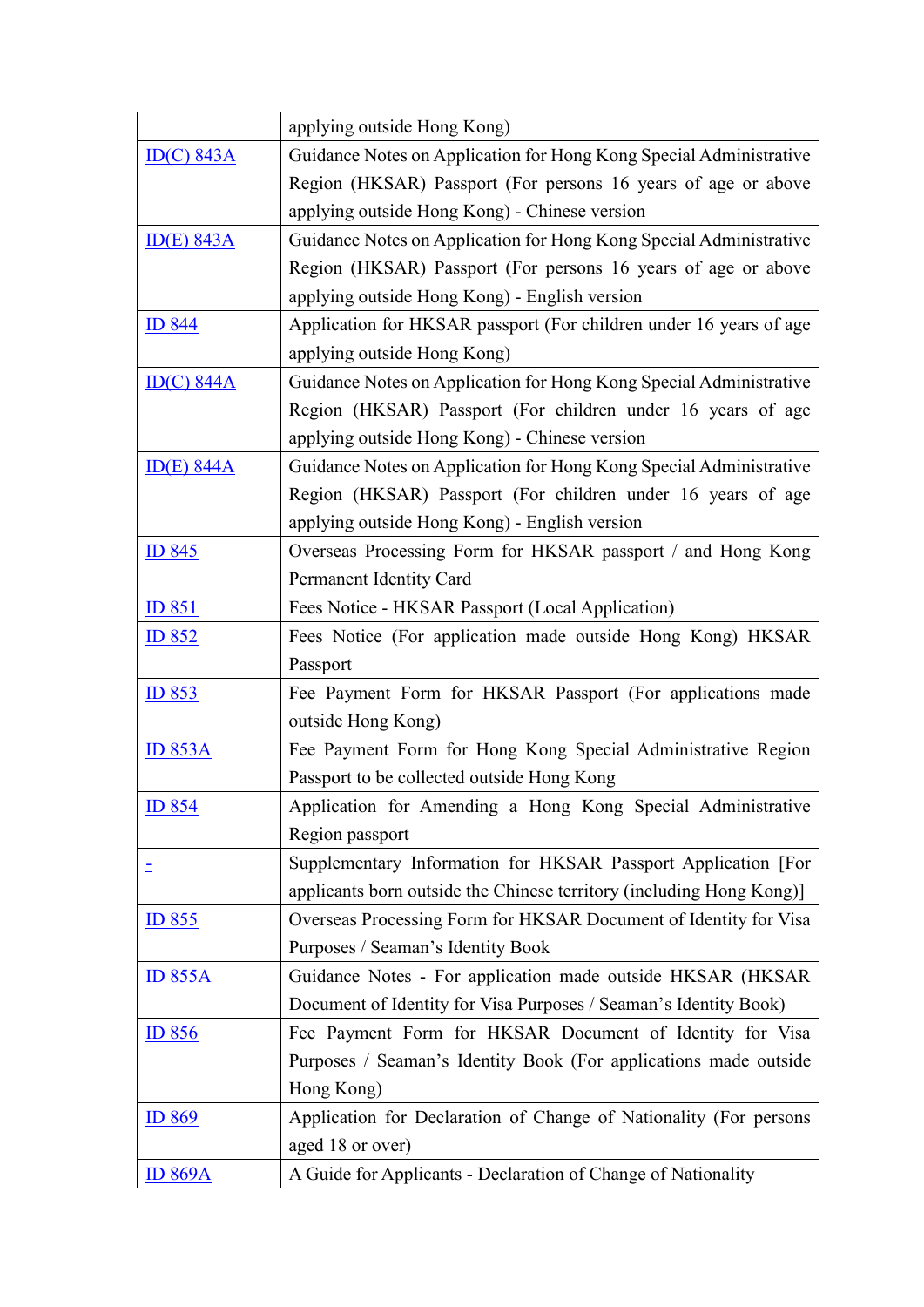| <b>ID 870</b>  | Application for Declaration of Change of Nationality (For persons       |
|----------------|-------------------------------------------------------------------------|
|                | aged under 18)                                                          |
| <b>ID 874</b>  | Application for Naturalization as a Chinese National (For persons aged  |
|                | 18 or over)                                                             |
| <b>ID 874A</b> | A Guide for Applicants - Naturalization as a Chinese National           |
| <u>ID 875</u>  | Application for Naturalization as a Chinese National (For persons aged  |
|                | under $18$ )                                                            |
| <b>ID 877</b>  | Application for Renunciation of Chinese Nationality                     |
| <b>ID 877A</b> | A Guide for Applicants - Renunciation of Chinese Nationality            |
| <b>ID 878</b>  | Application for Restoration of Chinese Nationality                      |
| <b>ID 878A</b> | A Guide for Applicants - Restoration of Chinese Nationality             |
| ID 879         | Application for Cross Link of HKSAR Passport                            |
| <b>ID 881</b>  | Application for Certificate of Entitlement to the Right of Abode in the |
|                | Hong Kong Special Administrative Region                                 |
| <b>ID 881A</b> | Guidance Notes on Application for Certificate of Entitlement to the     |
|                | Right of Abode in the Hong Kong Special Administrative Region           |
| <b>ID 888</b>  | Application for Hong Kong Special Administrative Region Travel Pass     |
| <b>ID 889</b>  | HKSAR Travel Pass Application - Acknowledgement Card                    |
| $ID$ 900       | Application for APEC Business Travel Card                               |
| <b>ID</b> 901  | APEC Business Travel Card Application - Acknowledgement Card            |
| <b>ID 907</b>  | Guide to Consular Protection and Services Outside Chinese Territory     |
| <u>ID 911</u>  | Conditions of Employment for Foreign Domestic Helpers - A General       |
|                | Guide to the Helper (Chinese version)                                   |
| <b>ID 911A</b> | Conditions of Employment for Foreign Domestic Helpers - A General       |
|                | Guide to the Helper (English version)                                   |
| ID912          | Fee Leaflet for Fees Charged for the Immigration Services               |
| <u>ID 920</u>  | Declaration of Change of Nationality (for overseas) (For persons aged   |
|                | 18 or over)                                                             |
| <b>ID 920A</b> | A Guide for Overseas Applicants - Declaration of Change of              |
|                | Nationality                                                             |
| <u>ID 921</u>  | Declaration of Change of Nationality (for overseas) (For persons aged   |
|                | under 18)                                                               |
| <u>ID 922</u>  | Application for Naturalization as a Chinese National (for overseas)     |
|                | (For persons aged 18 or over)                                           |
| <b>ID 922A</b> | A Guide for Overseas Applicants - Naturalization as a Chinese           |
|                | National                                                                |
| <u>ID 923</u>  | Application for Naturalization as a Chinese National (for overseas)     |
|                | (For persons aged under 18)                                             |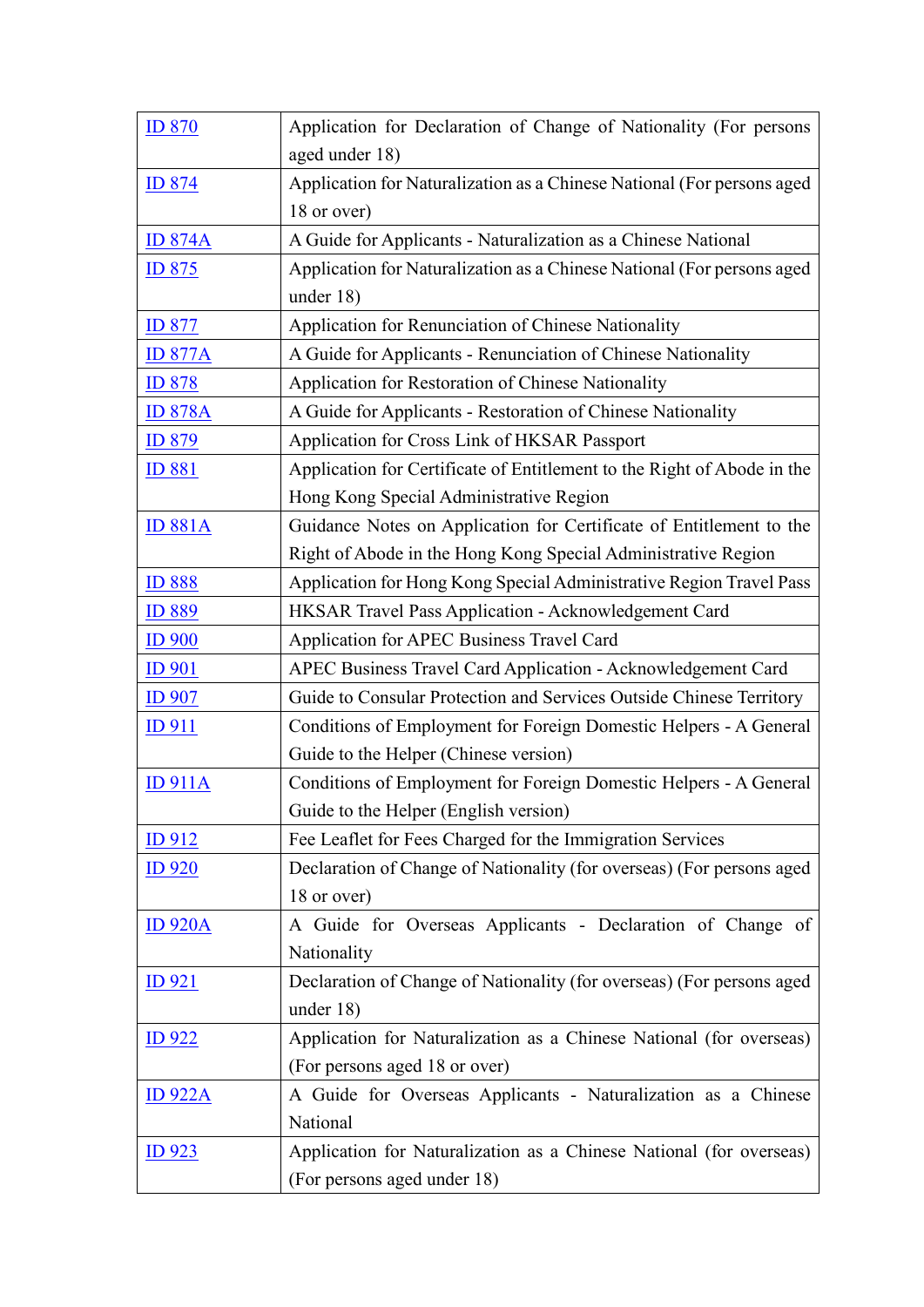| <b>ID 924</b>            | Application for Renunciation of Chinese Nationality (for overseas)    |
|--------------------------|-----------------------------------------------------------------------|
| <b>ID 924A</b>           | A Guide for Overseas Applicants - Renunciation of Chinese             |
|                          | Nationality                                                           |
| <b>ID</b> 925            | Application for Restoration of Chinese Nationality (for overseas)     |
| <u>ID 925A</u>           | A Guide for Overseas Applicants - Restoration of Chinese Nationality  |
| ID926                    | Processing Form for Overseas Application for Declaration of Change    |
|                          | of Nationality                                                        |
| <b>ID</b> 927            | Processing Form for Chinese Nationality Overseas Applications         |
| <u>ID 928</u>            | Fee Payment Form for Overseas Application for Declaration of Change   |
|                          | of Nationality                                                        |
| <b>ID</b> 929            | Fee Payment Form for Chinese Nationality Overseas Applications        |
| ID <sub>930</sub>        | Fees Notice for Chinese Nationality Applications<br>(Overseas)        |
|                          | Application)                                                          |
| <u>ID 931</u>            | Application for a Multiple Entry Permit for the Hong Kong Special     |
|                          | Administrative Region (applicable for Chinese residents of Taiwan     |
|                          | working, studying or residing in Hong Kong)                           |
| ID 934                   | Application for Special Permission for Performance of Motor Driving   |
|                          | Duties by Foreign Domestic Helpers - Chinese version (for reference   |
|                          | only)                                                                 |
| <b>ID 934A</b>           | Application for Special Permission for Performance of Motor Driving   |
|                          | Duties by Foreign Domestic Helpers - English version                  |
| $ID(C)$ 936B             | Sponsor's Certificate (to be completed by sponsor) - Chinese version  |
| $ID(E)$ 936B             | Sponsor's Certificate (to be completed by sponsor) - English version  |
| <u>ID938</u>             | Guide to Assistance Services to Hong Kong Residents in the Mainland   |
| ID 939                   | Immigration Guidelines for Entry to the Hong Kong Special             |
|                          | Administrative Region of the People's Republic of China - Chinese     |
|                          | version                                                               |
| <b>ID 939A</b>           | Immigration Guidelines for Entry to the Hong Kong Special             |
|                          | Administrative Region of the People's Republic of China - English     |
|                          | version                                                               |
| $\underline{ID(C)}$ 940  | Application for Working Holiday Visa - Chinese version (for reference |
|                          | only)                                                                 |
| $ID(E)$ 940              | Application for Working Holiday Visa - English version                |
| $\underline{ID(C)}$ 940A | Guidance Notes - Application for Working Holiday Visa for the Hong    |
|                          | Kong Special Administrative Region (HKSAR) - Chinese version          |
| $ID(E)$ 940A             | Guidance Notes - Application for Working Holiday Visa for the Hong    |
|                          | Kong Special Administrative Region (HKSAR) - English version          |
| $ID(C)$ 947              | Information Leaflet - Genetic Test Arrangements for Verification of   |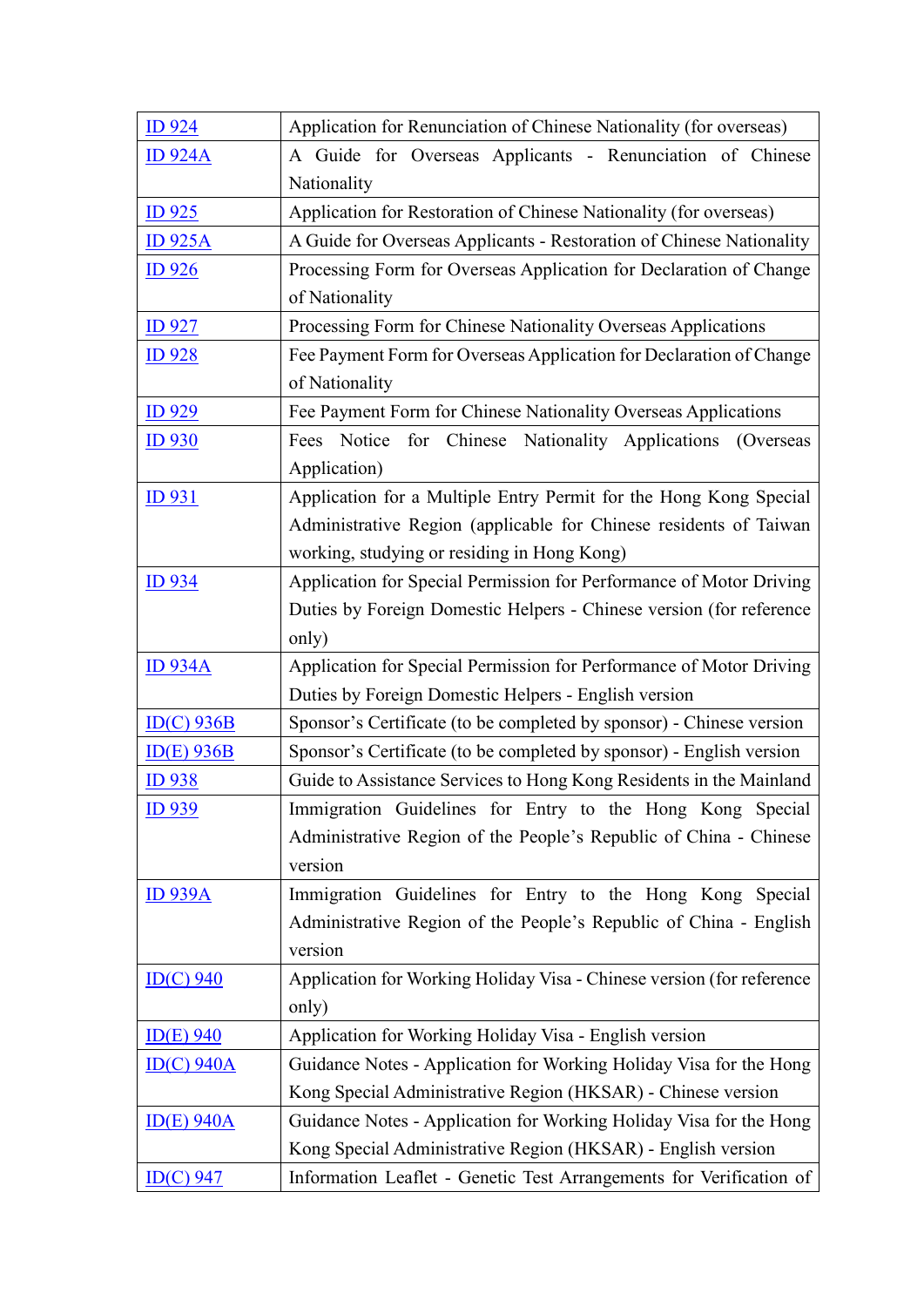|                         | Parentage - Chinese version                                            |
|-------------------------|------------------------------------------------------------------------|
| $ID(E)$ 947             | Information Leaflet - Genetic Test Arrangements for Verification of    |
|                         | Parentage - English version                                            |
| $ID(C)$ 954             | Conditions of Employment for Foreign Domestic Helpers - A General      |
|                         | Guide to the Employer (Chinese version)                                |
| $ID(E)$ 954             | Conditions of Employment for Foreign Domestic Helpers - A General      |
|                         | Guide to the Employer (English version)                                |
| $ID(C)$ 967             | Application for Residence under Capital Investment Entrant Scheme -    |
|                         | Chinese version                                                        |
| $ID(E)$ 967             | Application for Residence under Capital Investment Entrant Scheme -    |
|                         | English version                                                        |
| $ID(C)$ 968             | Rules for the Capital Investment Entrant Scheme - Chinese version (for |
|                         | reference only)                                                        |
| $ID(E)$ 968             | Rules for the Capital Investment Entrant Scheme - English version      |
| $ID(C)$ 969             | Guidebook for the Employment of Domestic Helpers from Abroad -         |
|                         | Chinese version                                                        |
| $ID(E)$ 969             | Guidebook for the Employment of Domestic Helpers from Abroad -         |
|                         | English version                                                        |
| $ID(C)$ 975             | Statement of Privacy Policy and Practices - Chinese version            |
| $ID(E)$ 975             | Statement of Privacy Policy and Practices - English version            |
| <b>ID</b> 977           | Notification of Termination of Studies (to be completed by the         |
|                         | educational institution)                                               |
| $ID(C)$ 981             | Quality Migrant Admission Scheme - Application for Entry Visa /        |
|                         | Entry Permit - Chinese version                                         |
| $ID(E)$ 981             | Quality Migrant Admission Scheme - Application for Entry Visa /        |
|                         | Entry Permit - English version                                         |
| $ID(C)$ 982             | Quality Migrant Admission Scheme Guidance Notes - Chinese version      |
| $ID(E)$ 982             | Quality Migrant Admission Scheme Guidance Notes - English version      |
| <u>ID 988A</u>          | Visa / Extension of Stay Application Form for Domestic Helper from     |
|                         | Abroad (to be completed by the applicant)                              |
| <b>ID 988B</b>          | Application for Employment of Domestic Helper from Abroad (to be       |
|                         | completed by the employer)                                             |
| $\underline{ID(C)}$ 989 | Quick Guide for the Employment of Domestic Helpers from Abroad -       |
|                         | Chinese version                                                        |
| $ID(E)$ 989             | Quick Guide for the Employment of Domestic Helpers from Abroad -       |
|                         | English version                                                        |
| <b>ID 990A</b>          | Application for Entry for Employment as Professionals in Hong Kong     |
|                         | (to be completed by the applicant)                                     |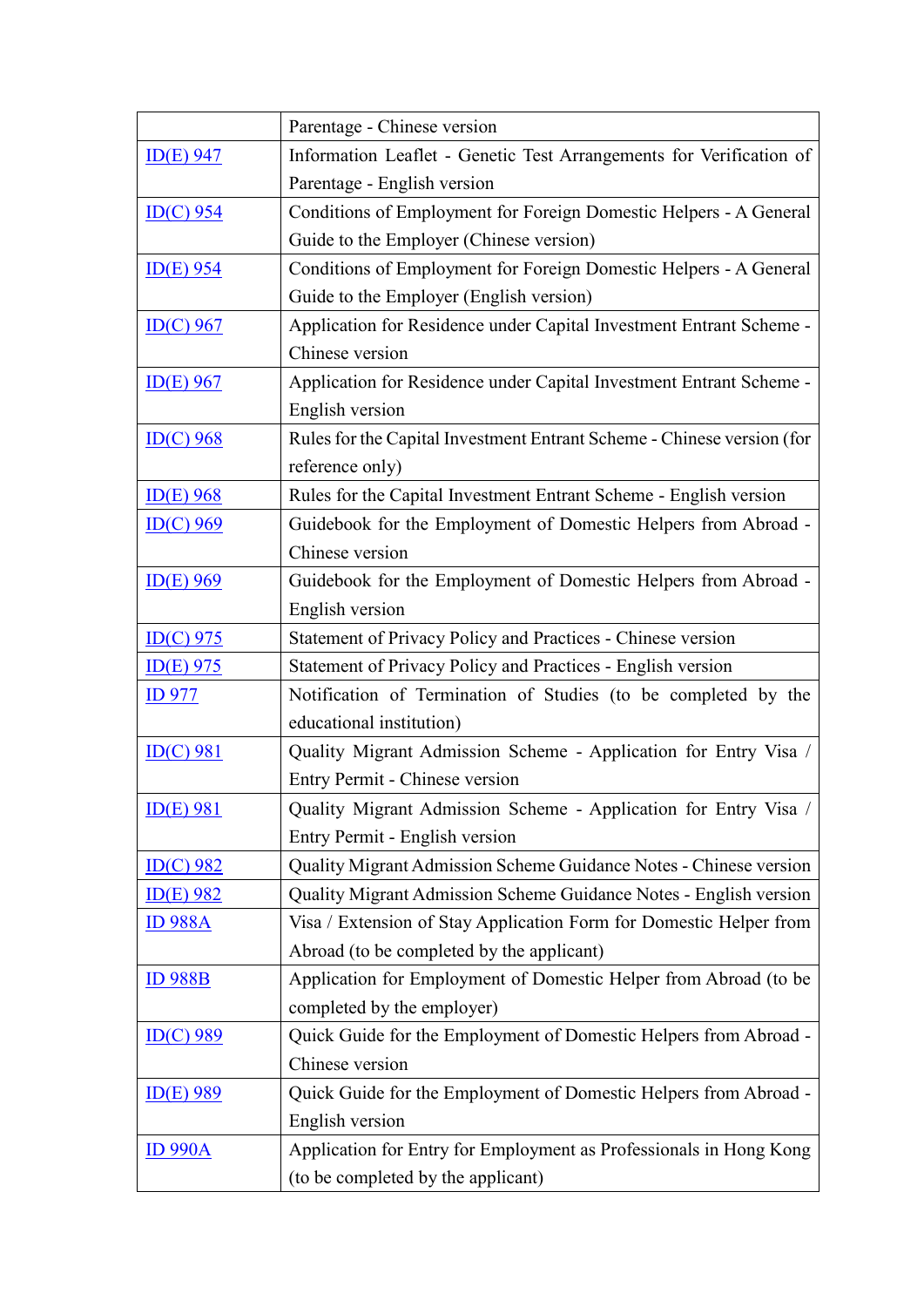| <b>ID 990B</b>                 | Application for Employing Professionals in Hong Kong (to be          |
|--------------------------------|----------------------------------------------------------------------|
|                                | completed by the employing company)                                  |
| $ID(C)$ 991                    | Guidebook for Entry for Employment as Professionals in Hong Kong     |
|                                | - Chinese version                                                    |
| $ID(E)$ 991                    | Guidebook for Entry for Employment as Professionals in Hong Kong     |
|                                | - English version                                                    |
| <b>ID 992A</b>                 | Application for Entry for Training in Hong Kong (to be completed by  |
|                                | the applicant)                                                       |
| <b>ID 992B</b>                 | Application for Entry for Training (Sponsor) in Hong Kong (to be     |
|                                | completed by the sponsoring company)                                 |
| $\underline{\text{ID}(C)}$ 993 | Guidebook for Entry for Training in Hong Kong - Chinese version      |
| $ID(E)$ 993                    | Guidebook for Entry for Training in Hong Kong - English version      |
| <b>ID 995A</b>                 | Application for Entry for Study in Hong Kong (to be completed by the |
|                                | applicant)                                                           |
| <b>ID 995B</b>                 | Application for Entry for Study (Sponsor) in Hong Kong (to be        |
|                                | completed by the sponsor)                                            |
| $ID(C)$ 996                    | Guidebook for Entry for Study in Hong Kong - Chinese version         |
| $ID(E)$ 996                    | Guidebook for Entry for Study in Hong Kong - English version         |
| <b>ID</b> 997                  | Application for Entry for Residence as Dependants in Hong Kong       |
| $\underline{ID(C)}$ 998        | Guidebook for Entry for Residence as Dependants in Hong Kong -       |
|                                | Chinese version                                                      |
| $ID(E)$ 998                    | Guidebook for Entry for Residence as Dependants in Hong Kong -       |
|                                | English version                                                      |
| <u>ID 999A</u>                 | Application for Entry for Investment as Entrepreneurs in Hong Kong   |
|                                | (to be completed by the applicant)                                   |
| <b>ID 999B</b>                 | Application for Entry for Investment as Entrepreneurs (Sponsor) in   |
|                                | Hong Kong (to be completed by the sponsor)                           |
| $ID(C)$ 1000                   | Guidebook for Entry for Investment as Entrepreneurs in Hong Kong -   |
|                                | Chinese version                                                      |
| $ID(E)$ 1000                   | Guidebook for Entry for Investment as Entrepreneurs in Hong Kong -   |
|                                | English version                                                      |
| <b>ID 1001A</b>                | Application for Entry for Employment as Imported Workers in Hong     |
|                                | Kong (to be completed by the applicant)                              |
| <b>ID 1001B</b>                | Application for Employing Imported Workers in Hong Kong (to be       |
|                                | completed by the employer)                                           |
| $ID(C)$ 1002                   | Guidebook for Entry for Employment as Imported Workers in Hong       |
|                                | Kong - Chinese version                                               |
| $ID(E)$ 1002                   | Guidebook for Entry for Employment as Imported Workers in Hong       |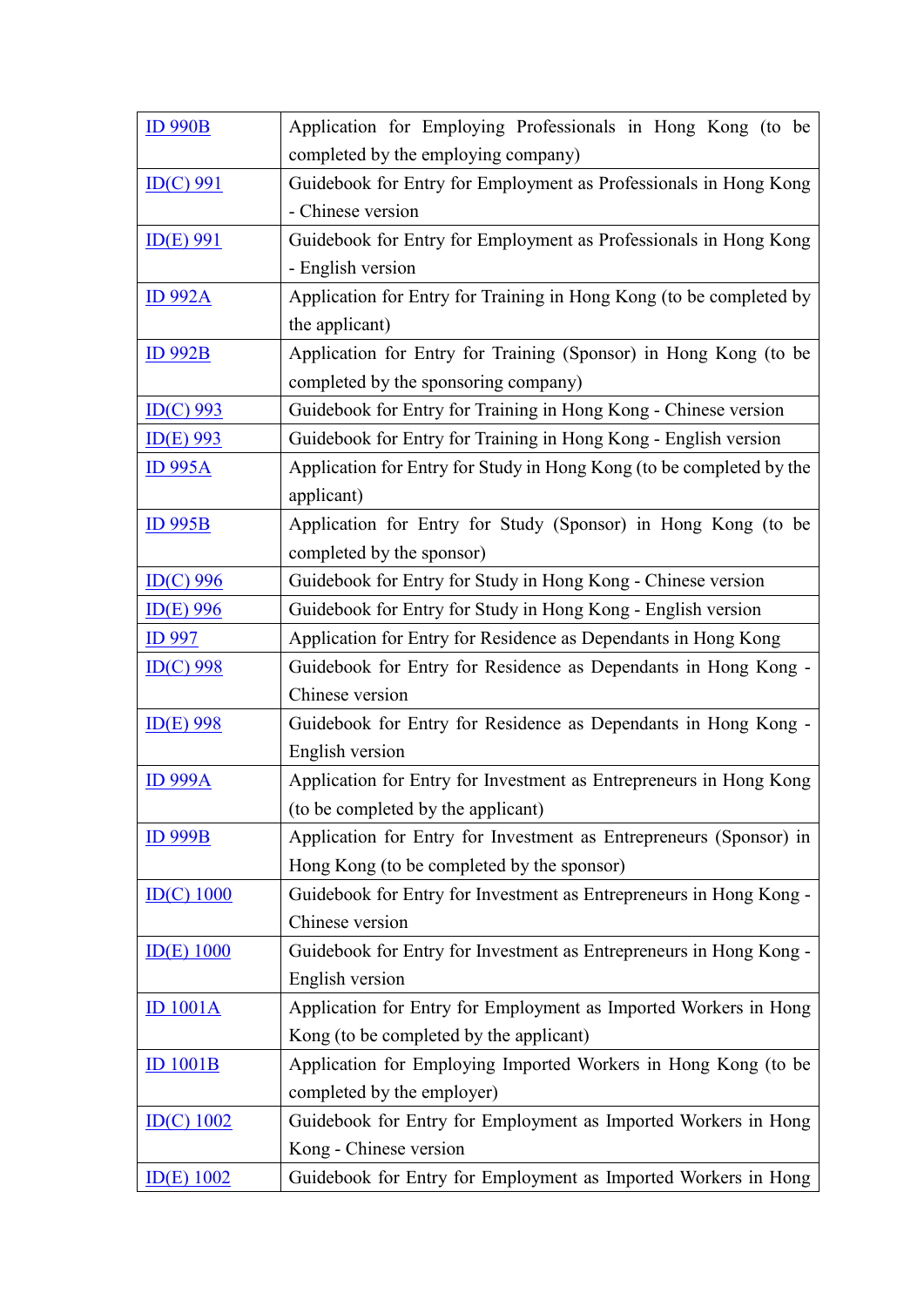|                                 | Kong - English version                                                  |
|---------------------------------|-------------------------------------------------------------------------|
| <b>ID 1003A</b>                 | Application for Entry for Visit / Transit in Hong Kong (to be completed |
|                                 | by the applicant)                                                       |
| $ID$ 1003B                      | Application for Entry for Visit / Transit (Sponsor) in Hong Kong (to be |
|                                 | completed by the Sponsor)                                               |
| $ID(C)$ 1004                    | Guidebook for Entry for Visit / Transit in Hong Kong - Chinese version  |
| $ID(E)$ 1004                    | Guidebook for Entry for Visit / Transit in Hong Kong - English version  |
| $\underline{ID(C)}$ 1016        | Guidance Notes on Pre-arrival Registration for Taiwan Residents -       |
|                                 | Chinese version                                                         |
| $\underline{ID(E)}$ 1016        | Guidance Notes on Pre-arrival Registration for Taiwan Residents -       |
|                                 | English version                                                         |
| $ID$ 1017                       | Application for Admission Scheme for the Second Generation of           |
|                                 | Chinese Hong Kong Permanent Residents (to be completed by the           |
|                                 | applicant)                                                              |
| $\underline{\text{ID}(C)}$ 1018 | Guidebook for Admission Scheme for the Second Generation of             |
|                                 | Chinese Hong Kong Permanent Residents - Chinese version                 |
| $\underline{ID(E)}$ 1018        | Guidebook for Admission Scheme for the Second Generation of             |
|                                 | Chinese Hong Kong Permanent Residents - English version                 |
| ID(C) 1023                      | Guidance Notes on Pre-arrival Registration for Indian Nationals -       |
|                                 | Chinese version                                                         |
| $ID(E)$ 1023                    | Guidance Notes on Pre-arrival Registration for Indian Nationals -       |
|                                 | English version                                                         |
| <b>ID</b> 1024                  | Technology Talent Admission Scheme - Application for Visa/Entry         |
|                                 | Permit                                                                  |
| MR4                             | Consent to the Marriage of a Minor                                      |
| <b>MR10</b>                     | Application for Search of Marriage Records in Hong Kong and / or        |
|                                 | Issue of Certified Copy of Marriage Certificate                         |
| <b>MR 21B</b>                   | Information Required for Registration of Marriage                       |
| <b>MR 35</b>                    | Application for Certificate of Absence of Marriage Record               |
| <b>MR 60</b>                    | Fee Leaflet for Fees Charged for the Marriage Registration Services     |
| <b>MR 67, MR 68</b>             | MR67 - Application for Appointment / Renewal of Appointment as a        |
| <u>&amp; MR 69</u>              | Civil Celebrant of Marriages                                            |
|                                 | MR68 - Specimen Signature Card                                          |
|                                 | MR69 - Acknowledgement Card                                             |
| $MR(C)$ 70                      | Information Leaflet for the Marrying Parties - Chinese version          |
| $MR(E)$ 70                      | Information Leaflet for the Marrying Parties - English version          |
| <b>OPS003</b>                   | Personal Data (Privacy) Ordinance - Data Access Request Form            |
| ROP <sub>1</sub>                | Application for a Permanent Identity Card / an Identity Card by a       |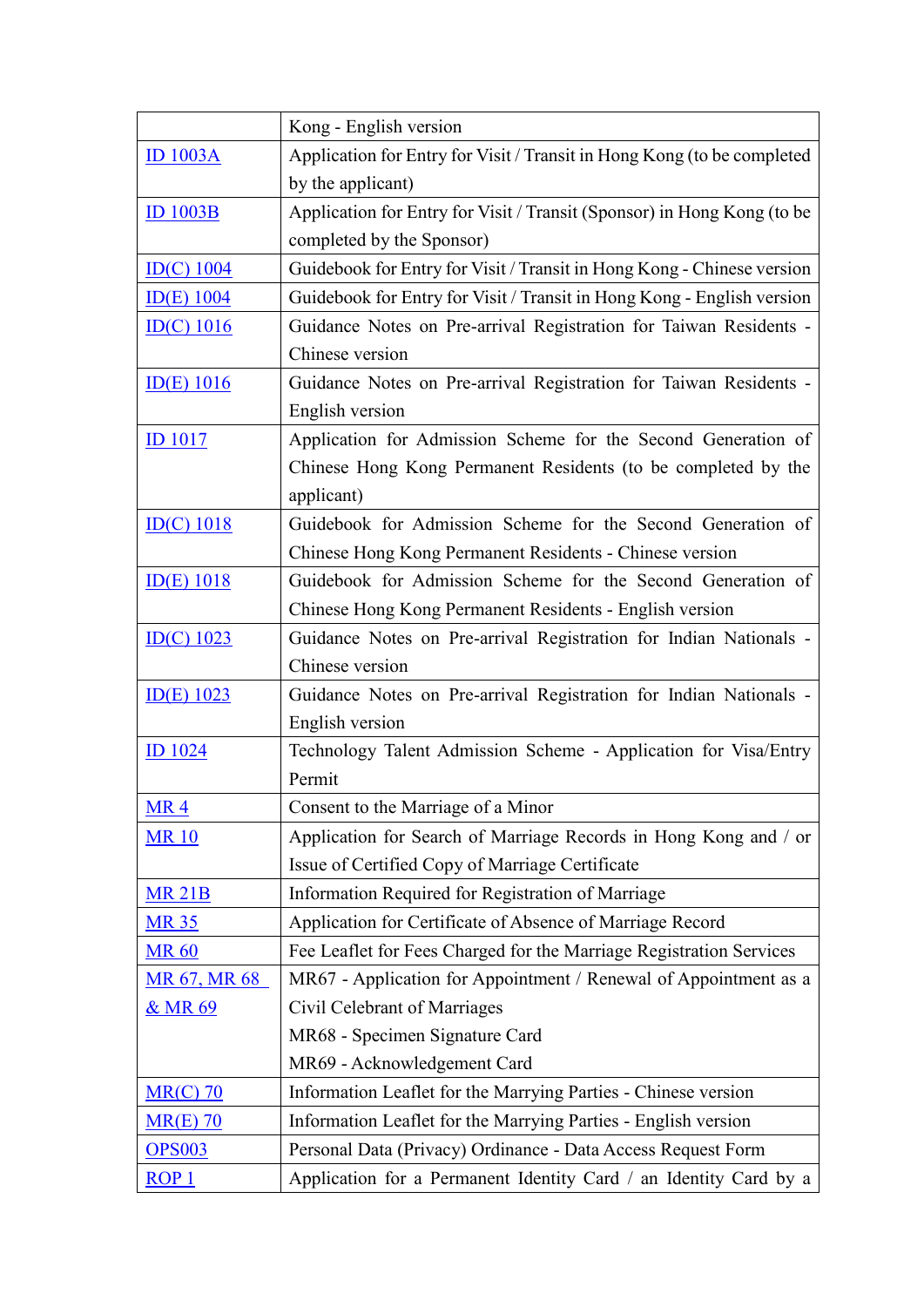|                    | person of the age of 18 years or over                                                    |
|--------------------|------------------------------------------------------------------------------------------|
| ROP <sub>2</sub>   | Application for a Permanent Identity Card / an Identity Card by a                        |
|                    | person from the age of 11 years to 17 years                                              |
| ROP <sub>3</sub>   | Application for a Permanent Identity Card by a person under the age                      |
|                    | of 11 years                                                                              |
| <b>ROP 18</b>      | Notification of Change of Particulars Previously Registered                              |
| <b>ROP 18A</b>     | Notification of Change of Address                                                        |
| ROP21(c)           | Statutory Declaration Before a Commissioner for Oaths                                    |
| ROP 35a            | Notification of death and return of identity card of deceased persons                    |
| <b>ROP 73</b>      | Application for Amendment of Registered Particulars of Hong Kong<br><b>Identity Card</b> |
| <b>ROP 122</b>     | Application for a Certificate of Registered Particulars                                  |
| <b>ROP 133</b>     | Information on the Front of the Hong Kong Identity Card                                  |
| <b>ROP 138</b>     | Guidance Notes on Documentary Requirements for Registration for                          |
|                    | Hong Kong Identity Cards                                                                 |
| <b>ROP 143</b>     | Application for a Hong Kong Permanent Identity Card by a Person of                       |
|                    | the Age of 18 Years or Over Resident Overseas                                            |
| ROP(C) 143A        | Notes for Guidance on Application for Hong Kong Permanent Identity                       |
|                    | Card by a person of the age of 18 or over Resident Overseas - Chinese                    |
|                    | version                                                                                  |
| <b>ROP(E) 143A</b> | Notes for Guidance on Application for Hong Kong Permanent Identity                       |
|                    | Card by a person of the age of 18 or over Resident Overseas - English                    |
|                    | version                                                                                  |
| <b>ROP 144</b>     | Application for a Hong Kong Permanent Identity Card by a Person                          |
|                    | Under the Age of 18 Years Resident Overseas                                              |
| $ROP(C)$ 144A      | Notes for Guidance on Application for Hong Kong Permanent Identity                       |
|                    | Card by a person under the age of 18 Resident Overseas - Chinese                         |
|                    | version                                                                                  |
| $ROP(E)$ 144A      | Notes for Guidance on Application for Hong Kong Permanent Identity                       |
|                    | Card by a person under the age of 18 Resident Overseas - English                         |
|                    | version                                                                                  |
| <b>ROP 145</b>     | Application for Verification of Eligibility for Permanent Identity Card                  |
| <b>ROP 145A</b>    | Notes for Guidance on Application for Verification of Eligibility for                    |
|                    | Permanent Identity Card                                                                  |
| <b>ROP 145B</b>    | Application for Verification of Eligibility for Permanent Identity Card                  |
|                    | (Supplementary Information)                                                              |
| <b>ROP 145C</b>    | Declaration of Having Returned to Settle in Hong Kong                                    |
| <b>ROP 145D</b>    | Declaration of Residence in Hong Kong                                                    |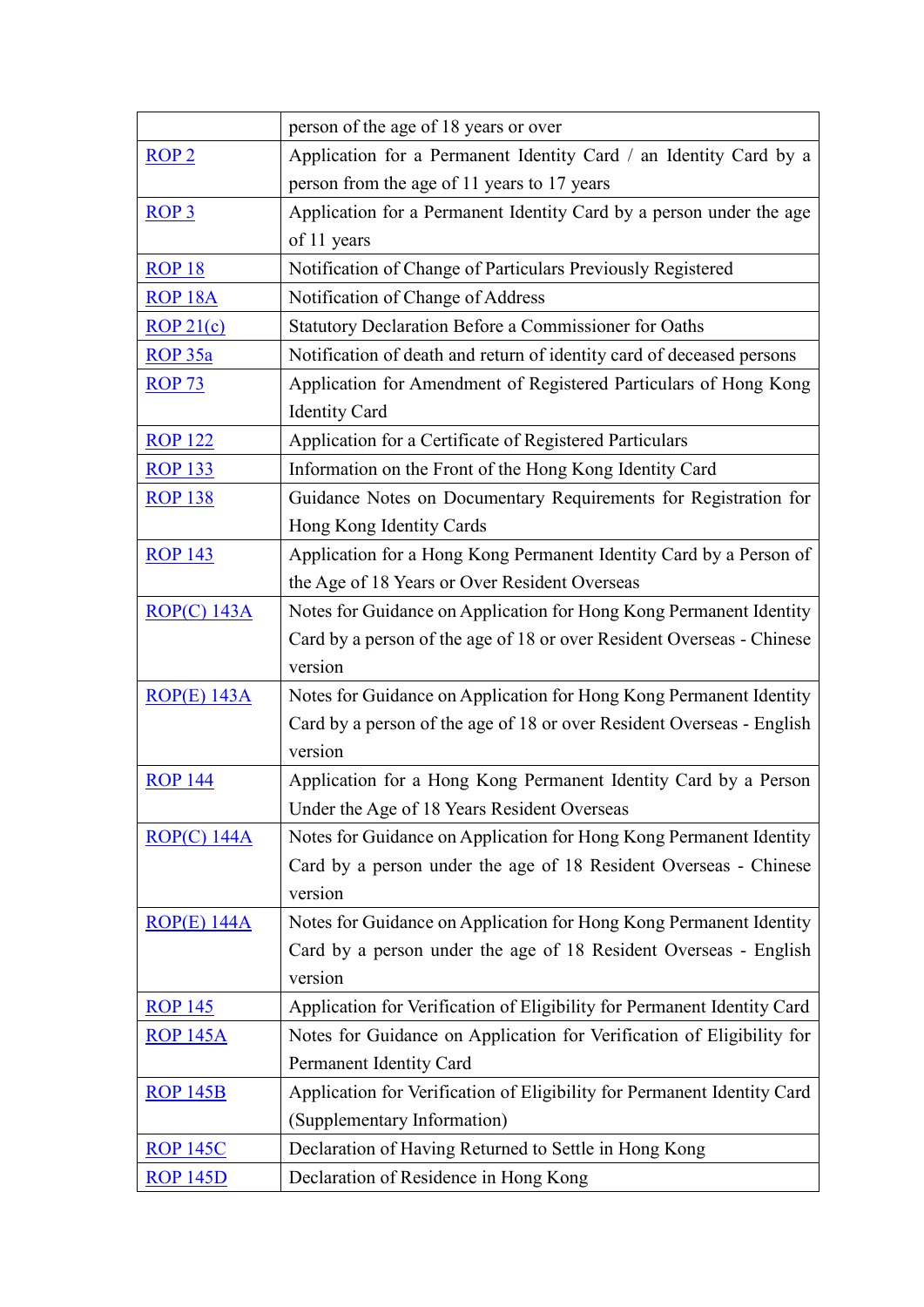| <b>ROP 146</b>    | Declaration of Having Taken Hong Kong as Only Place of Permanent          |
|-------------------|---------------------------------------------------------------------------|
|                   | Residence                                                                 |
| <b>ROP 147</b>    | Declaration of Having the Right of Abode Only in Hong Kong                |
| $ROP(C)$ 149      | Notes for Guidance on Application for a Hong Kong Permanent               |
|                   | Identity Card for a Child under 11 years of age in connection with        |
|                   | Application for Hong Kong Special Administrative Region Passport -        |
|                   | Chinese version                                                           |
| <b>ROP(E) 149</b> | Notes for Guidance on Application for a Hong Kong Permanent               |
|                   | Identity Card for a Child under 11 years of age in connection with        |
|                   | Application for Hong Kong Special Administrative Region Passport -        |
|                   | English version                                                           |
| <b>ROP 150</b>    | Fee Leaflet for Fees Charged for the Registration of Persons Services     |
| <b>ROP 152</b>    | Notice - Circumstances under which a permanent resident of the Hong       |
|                   | Kong Special Administrative Region will lose his permanent resident       |
|                   | status                                                                    |
| <b>ROP 154</b>    | Leaflet - general information on the Smart Identity Card and functions    |
|                   | of Immigration self-service kiosks                                        |
| <b>ROP 164</b>    | Information on the security features of the Smart Identity Card           |
| <b>ROP 169</b>    | Application for Verification of Eligibility for Permanent Identity Card   |
|                   | - Applicable for persons 18 years of age or above who are holders of      |
|                   | One-way Permit                                                            |
| <b>ROP 170</b>    | Application for Verification of Eligibility for Permanent Identity Card   |
|                   | - Applicable for children below 18 years of age who are holders of        |
|                   | One-way Permit                                                            |
| <b>ROP 171</b>    | Application for a Certificate of Registered Particulars - in respect of a |
|                   | <b>Deceased Person</b>                                                    |
| <b>ROP 173</b>    | Information on the security features of the New Smart Identity Card       |
| <b>SF/IM/433</b>  | Request for a Copy / Certified Copy of a Document                         |
| <b>SF/IM/1104</b> | Application for Records of Member of the Crew of a Ship                   |
| <b>SF/IM/1505</b> | Notification to the Director of Immigration to Detain a Child upon        |
|                   | Departure Clearance                                                       |
| <b>SF/IM/1609</b> | Options for receiving an interim card                                     |
| <b>SF/IM/1610</b> | Declaration for Capital Investment Entrant Scheme - Application for       |
|                   | Formal Approval                                                           |
| <b>SF/IM/1611</b> | Declaration for Capital Investment Entrant Scheme - Annual Reporting      |
|                   | / Application for Extension of Stay                                       |
| <b>SF/IM/1612</b> | Declaration for Capital Investment Entrant Scheme - Without               |
|                   | Engaging a Certified Public Accountant (Practising) Arrangement           |